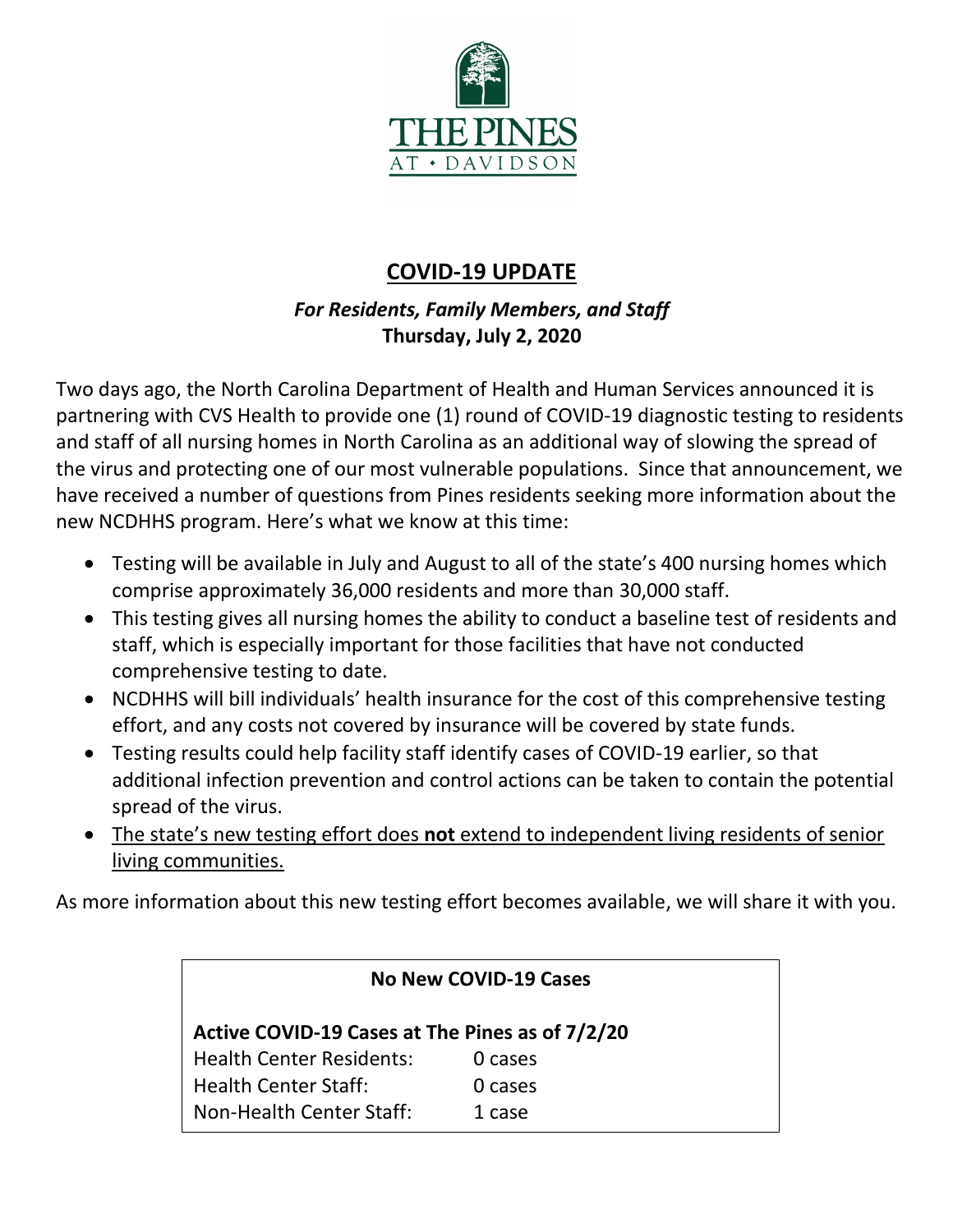### **ADDITIONAL INFORMATION**

As we near the end of the week and look forward to a July 4th weekend, please keep all of the COVID-19 safety precautions top of mind. There are numerous ways to enjoy the out-of-doors while remaining safe. Should you feel under the weather for any reason, your Pines staff is here for you. Please call the Wellness Center at x1467.

#### **Soothing Nocturnes**

In addition to taking lovely photos of our campus, Eileen Mason enjoys listening to music. She kindly shared two links related to beautiful nocturnes by Irish composer [John Field](https://en.wikipedia.org/wiki/John_Field_(composer)) (1782-1837). Click here to listen: [Pianist Lisa Yui](https://youtu.be/GIvqvmu9PXY) (concert piece) and [Pianist Elizabeth Joy Roe](https://youtu.be/CfiGPNYxPrM) (a wonderful compilation of pieces and information about Field)

Wikipedia shares the following interesting information about John Field. Did you know:

- He invented the nocturne, a musical composition that is inspired by, or evocative of, the night.
- He is mentioned in passing in *[War and Peace](https://en.wikipedia.org/wiki/War_and_Peace)* when Countess Rostova calls on the Rostov household musician to play her favorite nocturne.<sup>[\[2\]](https://en.wikipedia.org/wiki/John_Field_(composer)#cite_note-2)</sup>

What music do *you* enjoy listening to in the evening? Please send us a link so that we can all discover and enjoy great music during these summer weeks ahead.

#### **Bursts of Color**

Thank you, Future Resident Rick Dynesius, for these lovely images, reminding us to look and notice nature's sometimes tiny, yet powerful beauty.